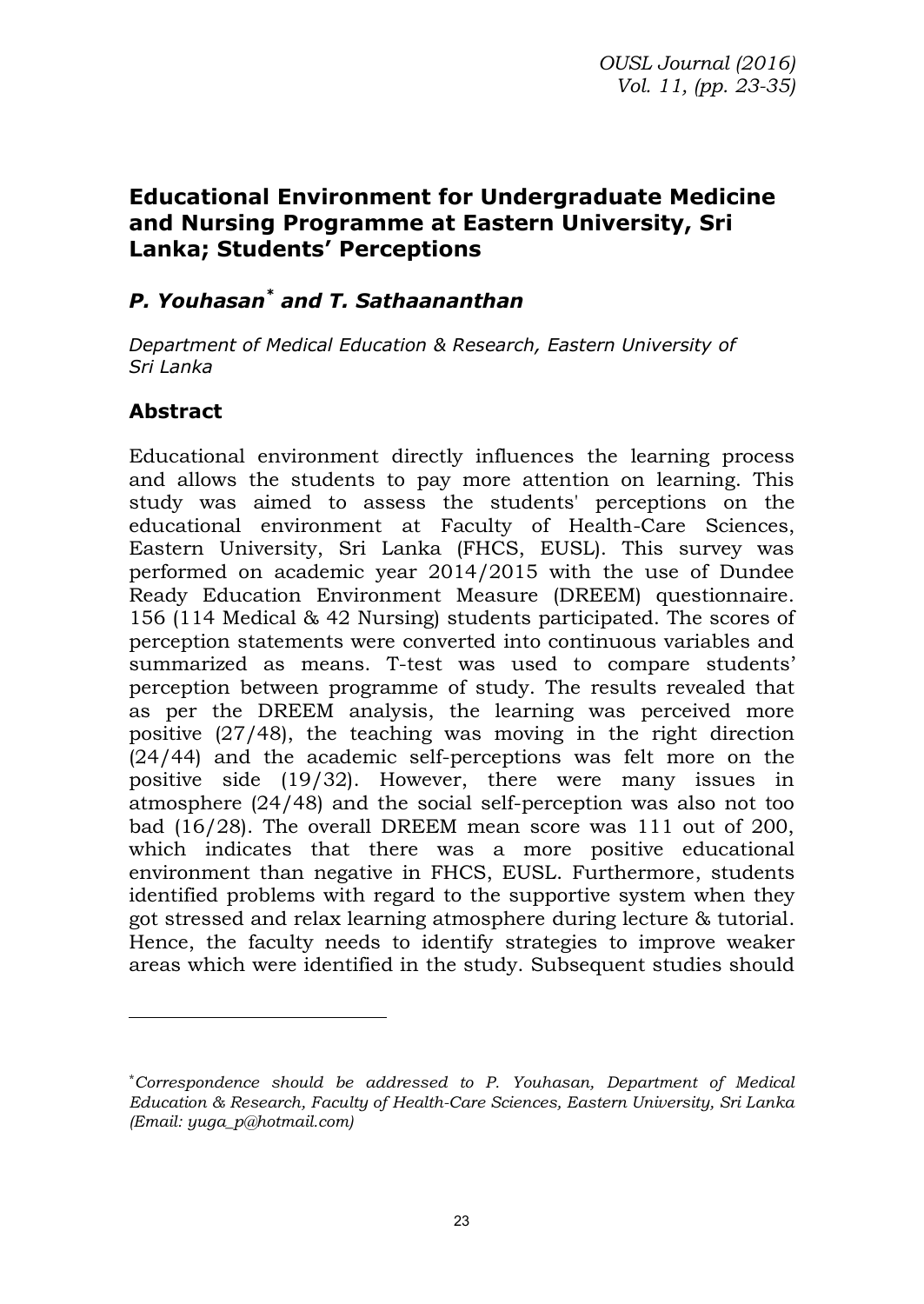be conducted in future to assess the results of the corrective strategies and further exploration.

**Keywords**: Education environment, faculty of health-care sciences eastern university, medicine, nursing, dreem questionnaire.

#### **Introduction**

Education environment is one of most important factors determining the learning process (Roff & McAleer, 2001). It affects the learner motivation and engagement on learning (Hutchinson, 2003). Effective educational environment positively correlates with the optimal outcome of an educational institution (Abdulrahman, 2013).

Education environment is an indispensable part of the curriculum, affecting the interaction between student, methods, assessment, and educational outcomes (Palmgren & Chandratilake, 2011). Therefore, assessing the educational environment is important to identify the problematic areas in a particular institution. It would assist the curriculum planner to do the necessary adjustment to achieve the optimal educational outcome. In this regards, internationally and nationally, several studies were carried out to measure the educational environment with the use of Dundee Ready Education Environment Measure (DREEM). DREEM is a globally accepted tool to measure the education environment in medical and allied health institutions (Khan *et al*., 2011).

At present, there are ten state universities conducting health professional degree programmes in Sri Lanka, namely; University of Colombo, University of Sri Jayewardenepura, University of Peradeniya, University of Kelaniya, University of Jaffna, University of Ruhuna, Eastern University, Rajarata University, Open University, Sri Lanka and Sir John Kotalawala Defense University. Among these, several universities have been assessed their education environment.

Faculty of Health-Care Sciences (FHCS) is the youngest faculty of the Eastern University, Sri Lanka (EUSL). It was established on 2005. There are two programme being conducted by the faculty, namely; Bachelor of Medicine, Bachelor of Surgery (MBBS) and Bachelor of Science in Nursing [BSc.(N)]. FHCS is one of the medical faculties in Sri Lanka following the spiral model, integrated, modular curriculum. Curriculum and Educational environment influences the effectiveness of education. The curriculum and its delivery are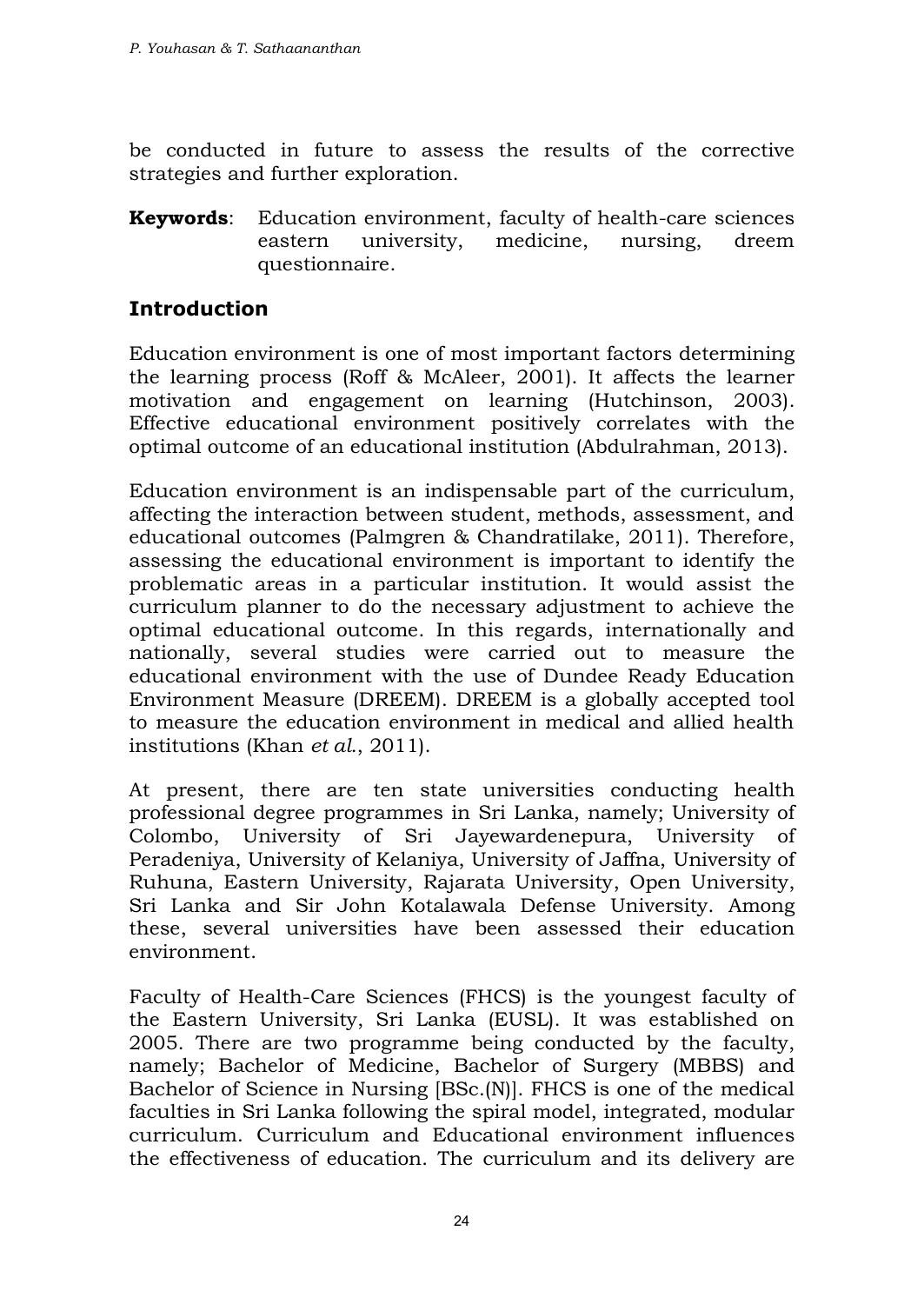periodically monitored by the faculty but education environment is not regularly assessed. Thus, this study was aimed to assess the students' perception of the educational environment at the FHCS, EUSL. The findings of this study could be used as a basis to support curriculum planners at FHCS to improve the medicine and nursing programme and also it will serve as a longitudinal first review evidence to support future study at FHCS.

### **Review of Literature**

#### **Education Environment**

The educational environment is defined as everything that happens within the classroom, department, faculty or university which is crucial in determining the success of undergraduate medical education (Genn, 2001; Roff & McAleer, 2001). It is synonymous with climate, atmosphere or ambiance, which is multifaceted and can be described as an educational institution's personality, spirit, and culture (Palmgren & Chandratilake, 2011).

### **Influence of Educational Environment on Learning**

Engaging the students on learning is the ultimate goal of education. There are many factors which influence on learning (Figure 1). Learning mainly depends on learners' motivation and their perception of relevance. These, in turn, can be affected by the learners' previous experiences, preferred learning styles, context and environment in which the learning is taking place (Hutchinson, 2003). Education environment is one of the most important factors to determine the effective curriculum. Educational outcome may vary among the institutions where the curriculum remains the same because of the educational environment changes from one institution to another (Khan *et al*., 2011).

### **Maximizing the Educational Environment**

The curriculum designers of the programme should consider the suitability of the learning environment to potentiating learning. The teaching methods should build on learners' experience, creating a collaborative environment. In longer courses, student support systems and informal activities that build collective identity must be considered. Room temperature, comfort of seating, background noise, and visual distractions are the physical factors that need to be considered in designing the classroom. Clinical setting is an important environment for health-care students. Arranging adequate space, and assigning students' roles in clinical setting are crucial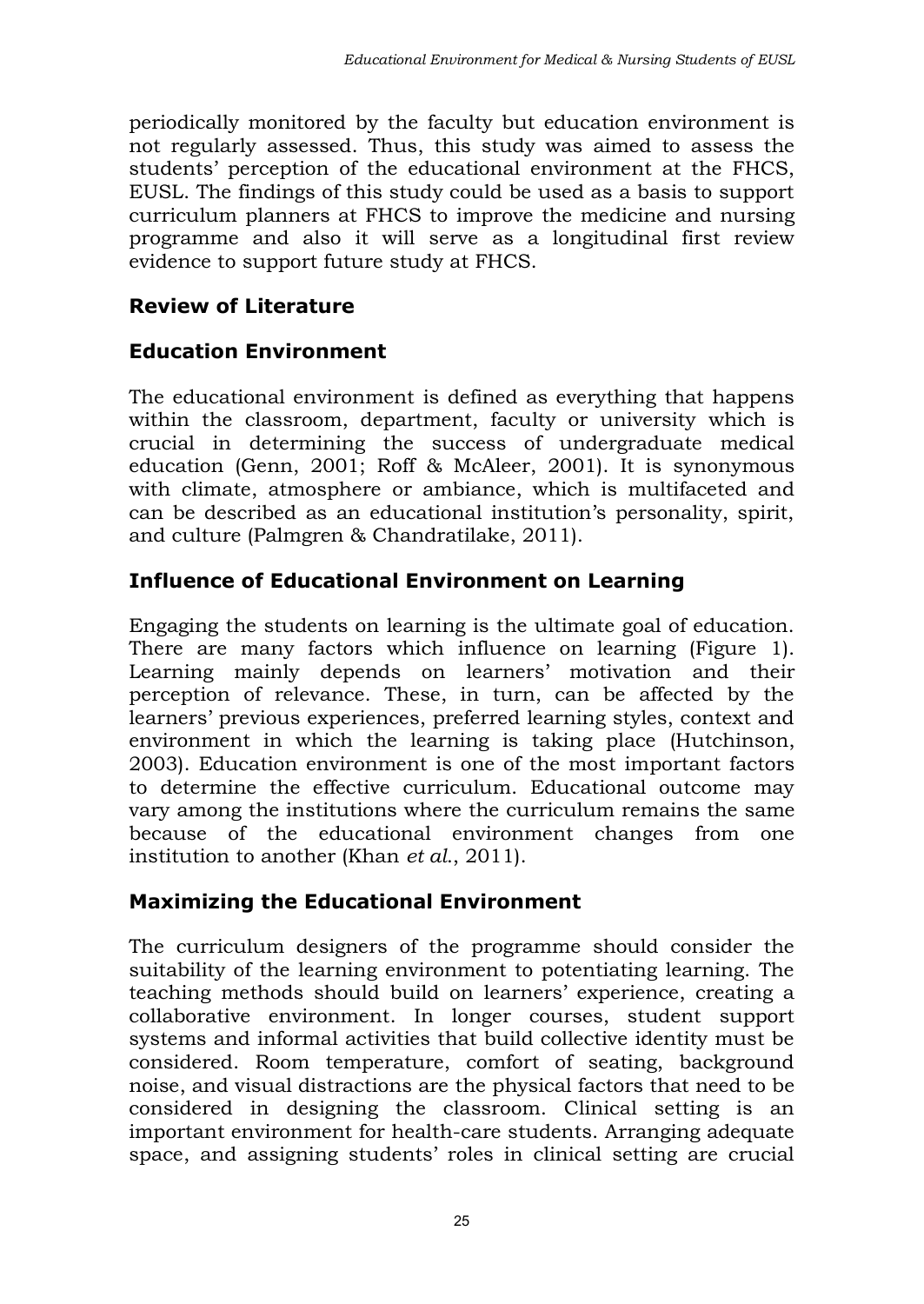tasks of programme planners. The dual role of teacher and clinician can be complicated. The students will be closely observing the clinician and picking up hidden messages about clinical practice. They need to feel that there is no danger that they will unnecessarily distress or harm patients or their families. They also need to feel safe from humiliation (Hutchinson, 2003).



**Figure 1.** Factors influence on learning(Hutchinson, 2003).

### **Measuring the Education Environment**

There are several instruments available to measure the medical education environment. Roff *et al*. (1997) developed the Dundee Ready Education Environment Measure (DREEM) with a panel of nearly 100 medical educators and 1000 students to measure and 'diagnose' undergraduate educational climates in the health professions. It is a generic, multidimensional, multicultural instrument validated and used in developed and developing countries with considerable success in profiling the perceived weaknesses and strengths of medical and allied institutions (Khan *et al.*, 2011). It allows quality assurance comparisons to be made between courses as well as within components of a course (Roff &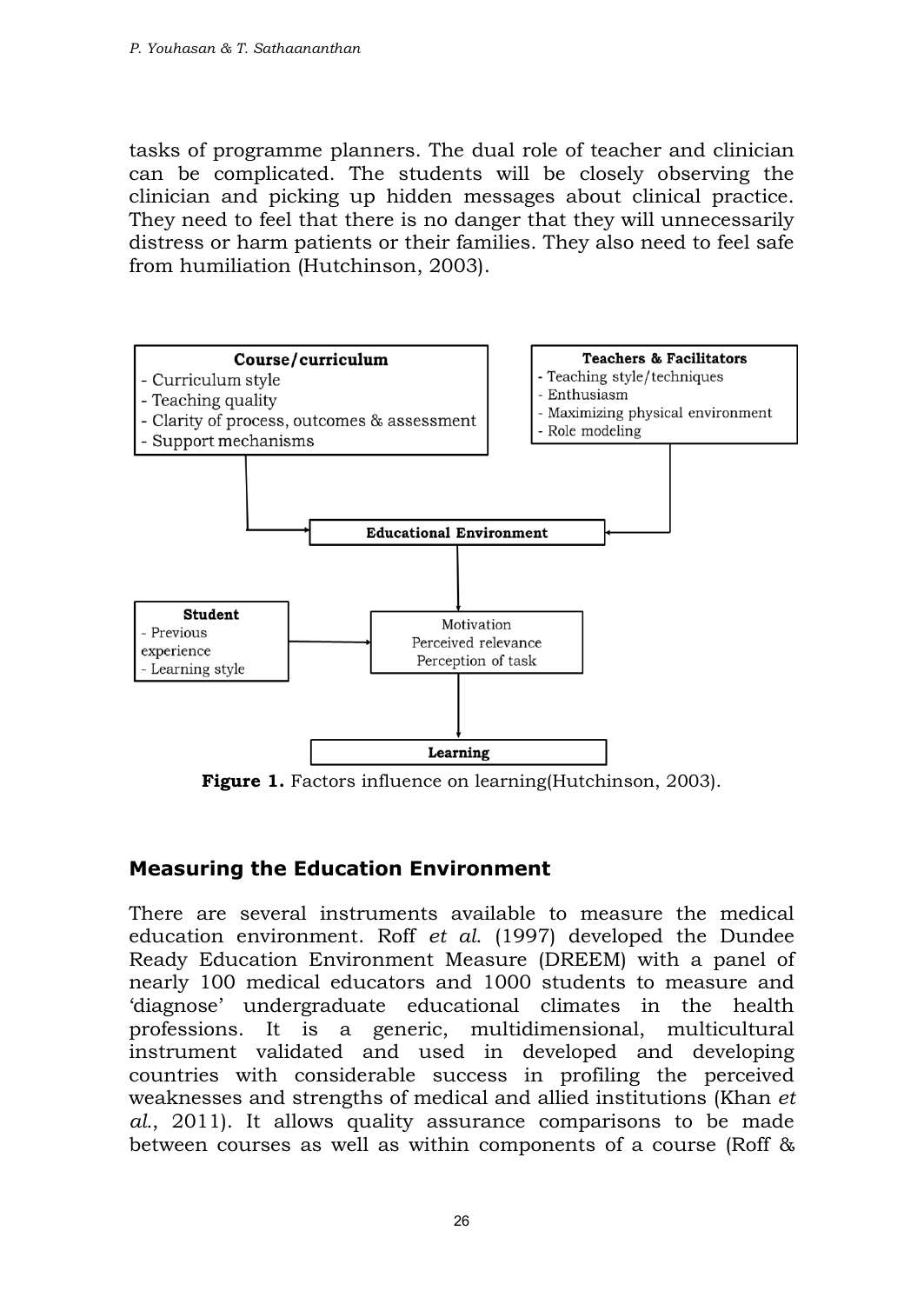McAleer, 2001; Roff, 2005).

DREEM inventory consists of 50 questions, each scoring 4, thus giving a cumulative maximum individual DREEM score of 200. The scores are, 4-strongly agree, 3-agree, 2-unsure, 1-disagree and 0 strongly disagree. Items with a mean score of 3 and above are considered positive and items with a mean score of 2 and below are considered as problem areas and were identified in the study population. Items with a mean score between 2 and 3 are considered as aspects of the educational environment that require enhancement. The following is an approximate guide to interpreting the overall score: 0-50 Very Poor, 51-100 Plenty of Problems and 101-150 More Positive than Negative, 151-200 Excellent (Roff *et al.,* 1997).

The inventory consists of five subscales namely perceptions of learning, perceptions of teaching, self-academic perceptions, perceptions of atmosphere and social self-perceptions. The scores for each subscale were interpreted on a four-tiered scale as mentioned in below.

Students' Perception of Learning: 0-12 Very Poor; 13-24 Teaching is viewed negatively; 25-36 A more positive perception; 37-48 Teaching highly thought of. Students' Perception of Teachers: 0-11 Abysmal; 12-22 In need of some retraining; 23-33 Moving in the right direction; 33-44 Model course organizers. Students' Academic Self-Perception: 0- 8 Feelings of total failure; 9-16 Many negative aspects; 17-24 Feeling more on the positive side; 25-32 Confident. Students' Perceptions of Atmosphere: 0-12 A terrible environment; 13-24 There are many issues which need changing; 25-36 A more positive; 37-48 A good feeling overall. Students' Social Self Perceptions: 0-7 Miserable; 8-14 Not a nice place; 15-21 Not too bad; 22-28 Very good socially (Roff *et al*., 1997).

### **Medical Educational Environment Measured by DREEM**

A Pakistan study revealed that DREEM score of the private medical institution (X=137) was significantly higher than in the public sector (X= 115) (Khan *et al*., 2011).

First year students (119/200) were satisfied with the learning environment compared to the clinical batch student (114/200) at Melaka Manipal Medical College, India (Abraham *et al*., 2008).

Educational environment in the Qassim University Medical College, Saudi Arabia was more positive than negative (112/200). There were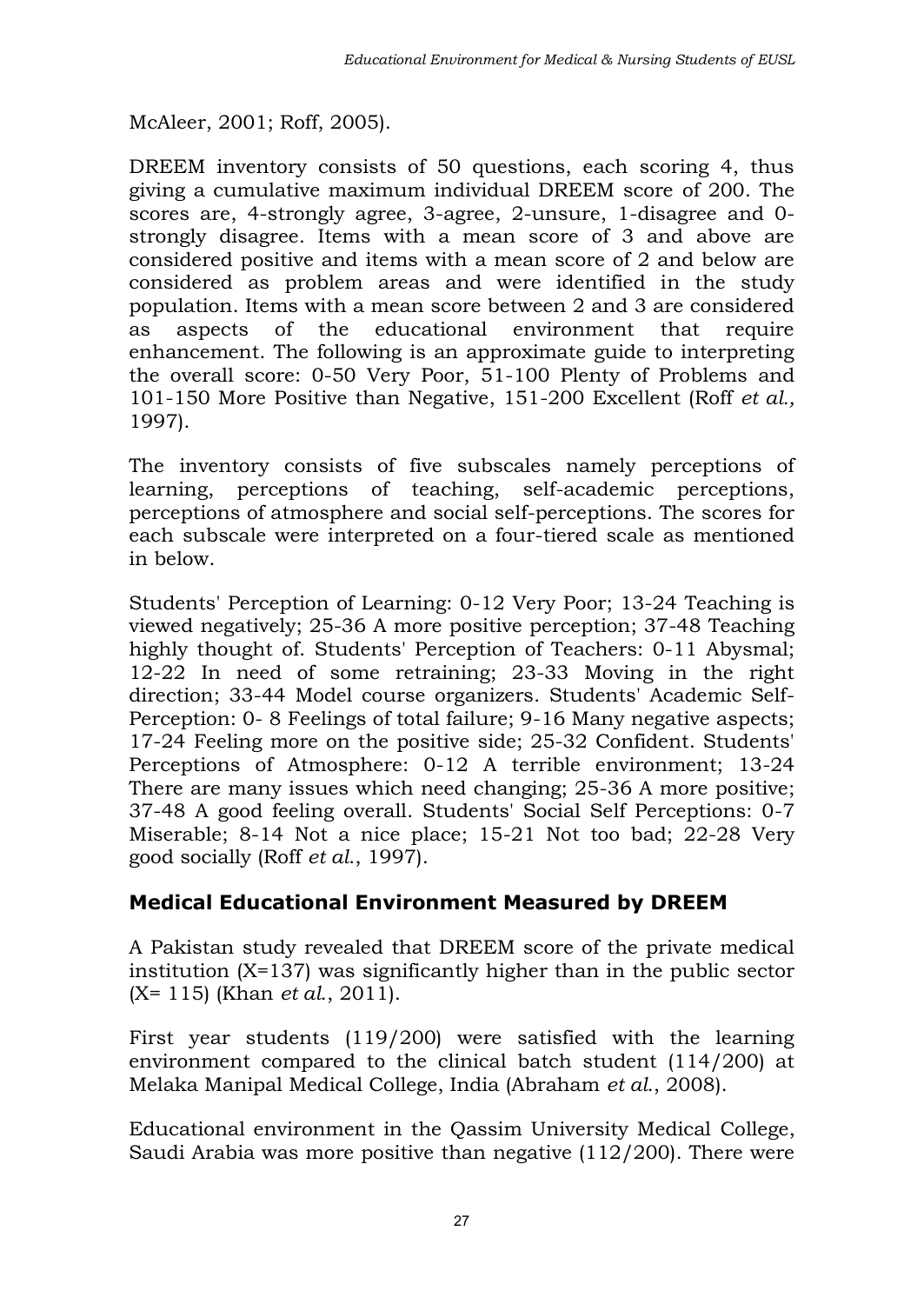no significant differences of perceptions between genders and phases of the programme (Abdulrahman, 2013).

339 students from pre, para & clinical phases in Faculty of Medical Sciences, University of Sri Jayewardenepura (FMS/USJ) participated in a study to measure the education environment. Overall DREEM score was 108. Students' perception on teachers, Self-academic and self-social perceptions were significantly different among the phases (Jiffry *et al.,* 2005).

A majority (65.6%) of students in University of Colombo, Faculty of Medicine (UCFM) stated that the education environment in the UCFM was 'more positive than negative' (107/200) to the DREEM inventory (Lokuhetty *et al.,* 2010).

Nursing students perceived relative satisfaction with the educational environment in University of Ruhuna and they also identified problematic areas that need improvement (Manjula & Chandana, 2012).

# **Methodology**

It was a descriptive cross-sectional study conducted in FHCS, EUSL during the academic year of 2014/2015. Final year and year prior to final year medical and nursing students were selected as the study population. Non-probability sampling method was used to collect convenience samples from study population.

Self-administered DREEM questionnaire was used to collect perception data from students. All questionnaires were coded and entered into an electronic database. The scores for the statements relating to negative attributes were computed in the reverse order. Data analysis was carried out using SPSS version 22. Descriptive statistics were computed to present distribution of study participants by student's programme of study. T-test was used to compare students' perception between the programme of study. Ethical clearance was obtained from the ethics review committee of FHCS, EUSL.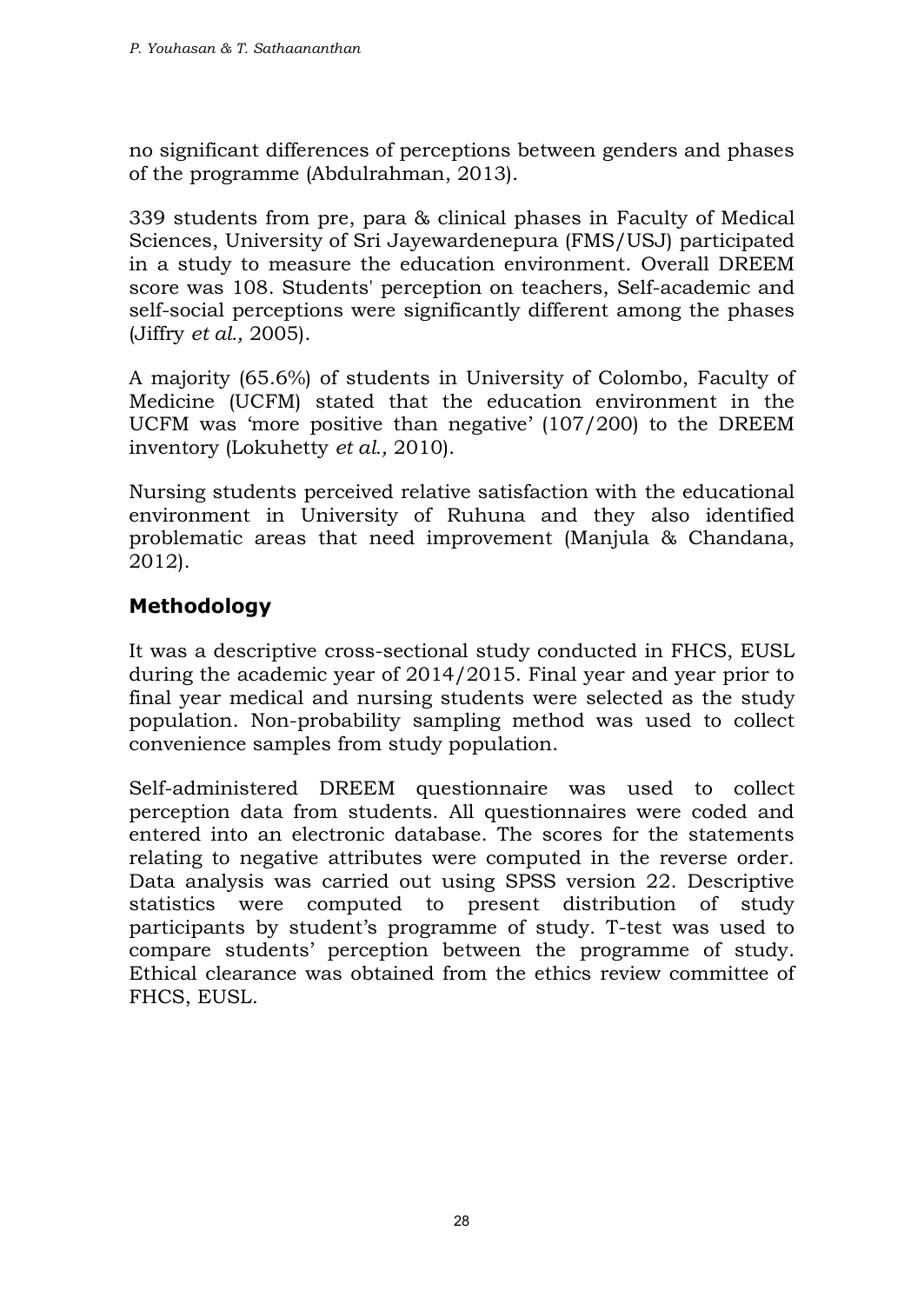# **Findings**

There were 156 students of FHCS, EUSL who participated in this study. They consisted of 114 and 42 students in MBBS and BSc in nursing programme respectively. There were 95 females in the study group. The total mean DREEM score was 111 out of 200, which indicates that there was "more positive educational environment than negative" in FHCS, EUSL. (Table 1).

Most of the students had a positive perception about learning at FHCS, EUSL (Table 1). However, enhancement requires to determine student centered learning. Nursing students identified a problem; they were not clear about the learning objectives of the course. Nursing students had high likelihood perception in teaching which helped to develop their competencies and teaching time put for good use (Table 2).

The students' perception on teachers' was in right direction (Table 1). Students perceived problems among teachers' role on affective changes during teaching session. The overall students' perception on the teachers' effective communication was significantly different among course (Table 2).

|                                            | DREEM Mean $(X)$ |         |                         |                                                    |  |
|--------------------------------------------|------------------|---------|-------------------------|----------------------------------------------------|--|
| Areas of students'<br>perception           | <b>MBBS</b>      | BSc.(N) | <b>Overall</b><br>(S.D) | Interpretation                                     |  |
| 01. Students' Perceptions<br>on Learning   | 27.11            | 27.50   | 27.21<br>(6.78)         | More positive<br>perception                        |  |
| 02. Students' Perceptions<br>on Teachers   | 23.80            | 24.81   | 24.07<br>(4.92)         | Moving in the right<br>direction                   |  |
| 03. Students' academic<br>self-perception  | 18.80            | 20.76   | $19.33*$<br>(4.64)      | Feeling more on<br>the positive side               |  |
| 04. Students' Perceptions<br>on Atmosphere | 23.91            | 24.98   | 24.20<br>(7.42)         | There<br>are many issues<br>which need<br>changing |  |
| 05. Students' Social Self<br>Perceptions   | 14.69            | 16.38   | $15.54*$<br>(4.32)      | Social life is Not too<br>bad                      |  |

|                                                  |  |  |  |  |  | <b>Table 1.</b> MBBS & BSc(N) students' perception of education |  |  |
|--------------------------------------------------|--|--|--|--|--|-----------------------------------------------------------------|--|--|
| environment in FHCS, EUSL and its interpretation |  |  |  |  |  |                                                                 |  |  |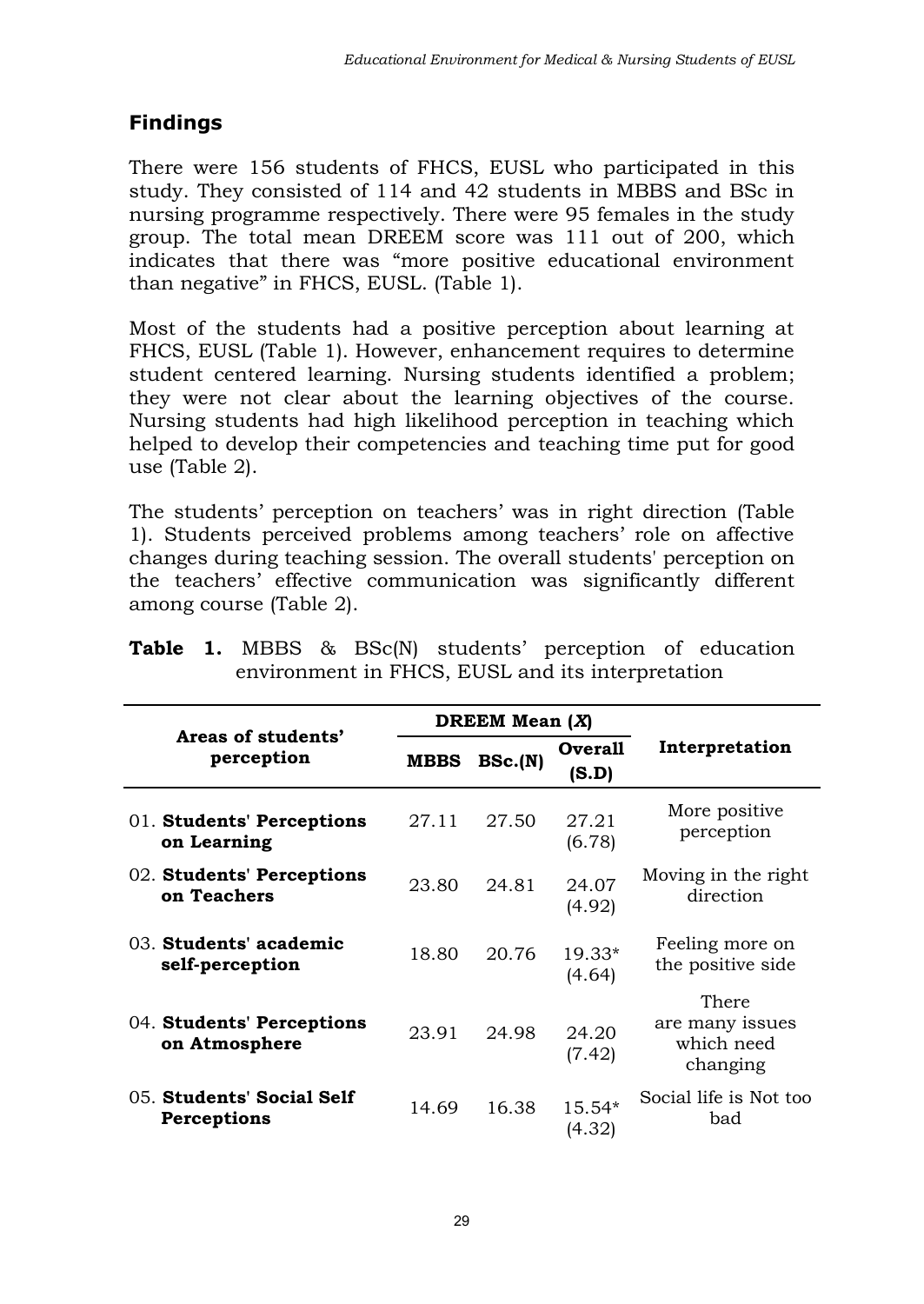| 06. Overall Perception |  |        | More Positive                         |
|------------------------|--|--------|---------------------------------------|
|                        |  |        | 108.31 114.43 111.37 environment than |
|                        |  | (5.02) | Negative                              |

*\* Significant p-value, S.D - Standard deviation* 

Students' academic self-perception was more on the positive side (Table 1). Learning strategies, problem solving skills and career relevant learning were significantly different among courses. However, both groups of students had problems in being able to memorize all they need (Table 2). Students' perceived social life in the faculty was not too bad (Table 1). Also they identified problems with the good support system for students who get stressed (Table 2). There were many issues found by students' perception on learning atmosphere (Table1). The students have perceived problems on relax learning atmosphere during lecture or tutorials, learning atmospheric motivation and course timetable (Table 2).

#### **Discussion**

Education environment at FHCS was assessed by the study after nine years of its establishment. DREEM was used to assess the educational climate. This tool is globally recognizable to assess the educational environment at medical institutions.

This study revealed that overall student perception about education environment at FHCS, EUSL was "More Positive environment than Negative". This finding coincided with the earlier studies which were conducted in different universities in Sri Lanka. Education environment of UCFM was perceived as positive (107/200) by a majority of students (Lokuhetty *et al*., 2010). Students had positive perception about education environment (107/200) at FMS/USJ (Jiffry *et al*., 2005). Furthermore, nursing students felt relative satisfaction with the perceived environment (109/200) at University of Ruhuna (Manjula & Chandana, 2012). The above mentioned DREEM scores obtained in Sri Lankan studies were less favorably compared with the total mean scores achieved in University of Dundee (139/200) (Al-Hazimi *et al*., 2004), Birmingham Medical School (139/200) (Varma, Tiyagi & Gupta, 2005), Koirala Institute of Health Sciences, Dharan, Nepal (130/200) (Roff *et al*., 2001).

Nursing students' overall perception (114/200) about education environment at FHCS, EUSL was high compared to the medical students (108/200). Among the 50 items on the DREEM inventory, 37 items had a mean score between 2.00 to 3.00. These items are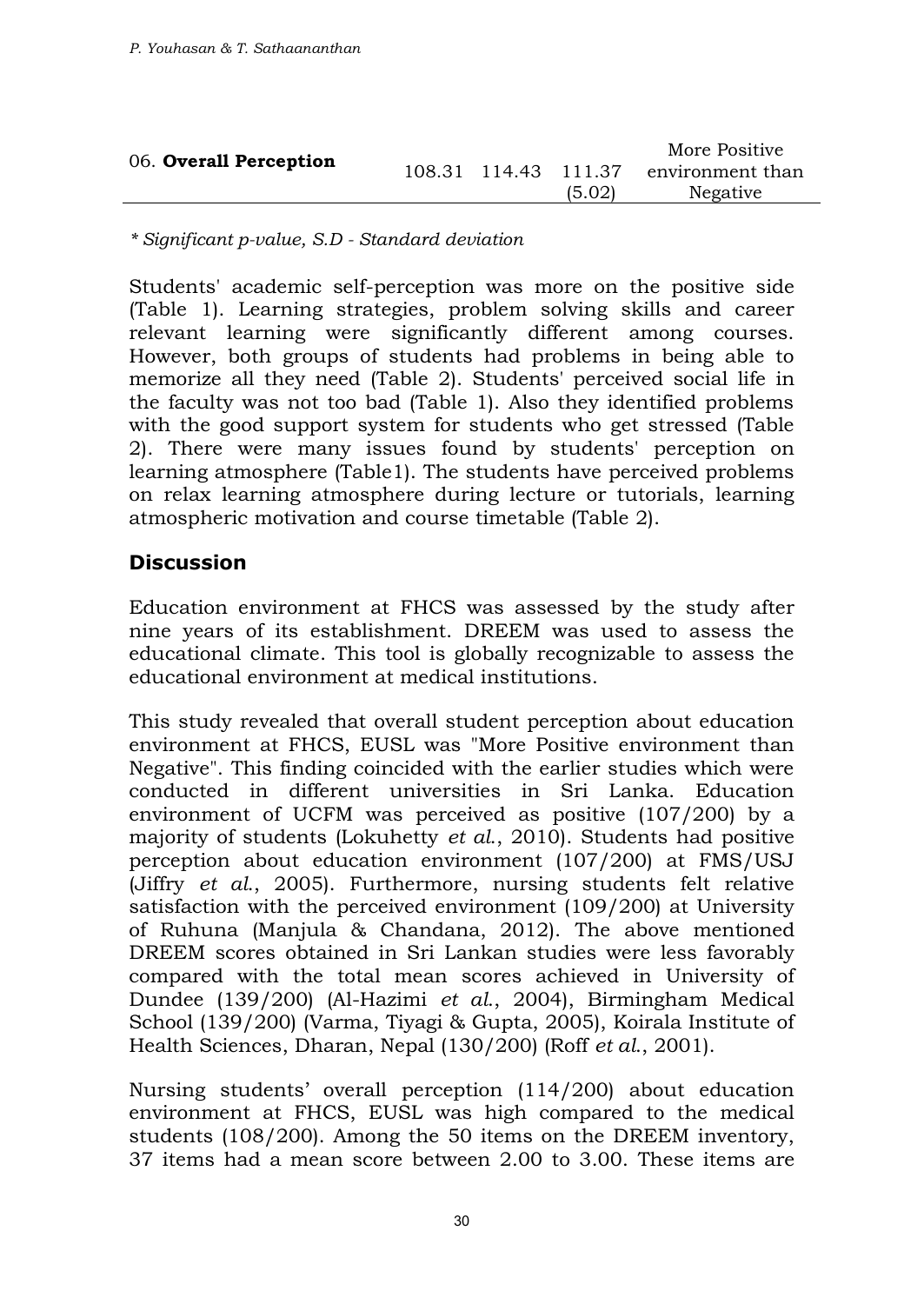aspects of the educational environment that could be enhanced. A

total of 16 items scored below 2.00. These could be identified as problem areas in FHCS educational environment that require further improvements. Furthermore, no item received a mean score of three or more, which indicates that students have not perceived satisfaction with any item. Student gave the highest rating (2.88) to the statement of; "The teachers are knowledgeable". Meanwhile lowest rating (1.43) went to "The course is well timetabled".

**Table 2.** Mean score for the DREEM among Students' perception of education environment at FHCS, EUSL.

|                                                                             | <b>DREEM Mean (X)</b> |          |                |  |
|-----------------------------------------------------------------------------|-----------------------|----------|----------------|--|
| <b>Statements of Students' Perceptions</b>                                  | <b>MBBS</b>           | BSc. (N) | <b>Overall</b> |  |
| <b>Students' Perceptions about learning</b>                                 |                       |          |                |  |
| I am encouraged to participate in teaching<br>sessions                      | 2.54                  | 2.95     | 2.75           |  |
| The teaching is often stimulating                                           | 2.58                  | 2.55     | 2.56           |  |
| The teaching is student centered                                            | 2.46                  | 2.71     | 2.59           |  |
| The teaching helps to develop my competence                                 | 2.44                  | 2.83     | $2.64*$        |  |
| The teaching is well focused                                                | 2.15                  | 2.48     | 2.31           |  |
| The teaching helps to develop my confidence                                 | 2.29                  | 2.31     | 2.30           |  |
| The teaching time is put to good use                                        | 2.09                  | 2.29     | $2.19*$        |  |
| The teaching over emphasizes factual learning                               | 1.74                  | 1.40     | 1.57           |  |
| I am clear about the learning objectives of the<br>course                   | 2.23                  | 1.86     | $2.04*$        |  |
| The teaching encourages me to be an active<br>learner                       | 2.43                  | 2.26     | 2.35           |  |
| Long term learning is emphasized over short<br>term learning                | 2.05                  | 2.14     | 2.10           |  |
| The teaching is too teacher centered                                        | 2.11                  | 1.71     | 1.91           |  |
| <b>Students' Perceptions about Teachers</b>                                 |                       |          |                |  |
| The teachers are knowledgeable                                              | 2.86                  | 2.90     | 2.88           |  |
| The teachers espouse a patient centered<br>approach to consulting           | 2.28                  | 2.36     | 2.32           |  |
| The teachers ridicule their students                                        | 1.68                  | 2.02     | 1.85           |  |
| The teachers are authoritarian                                              | 1.55                  | 1.43     | 1.49           |  |
| The teachers appear to have effective<br>communication skills with students | 2.33                  | 2.69     | $2.51*$        |  |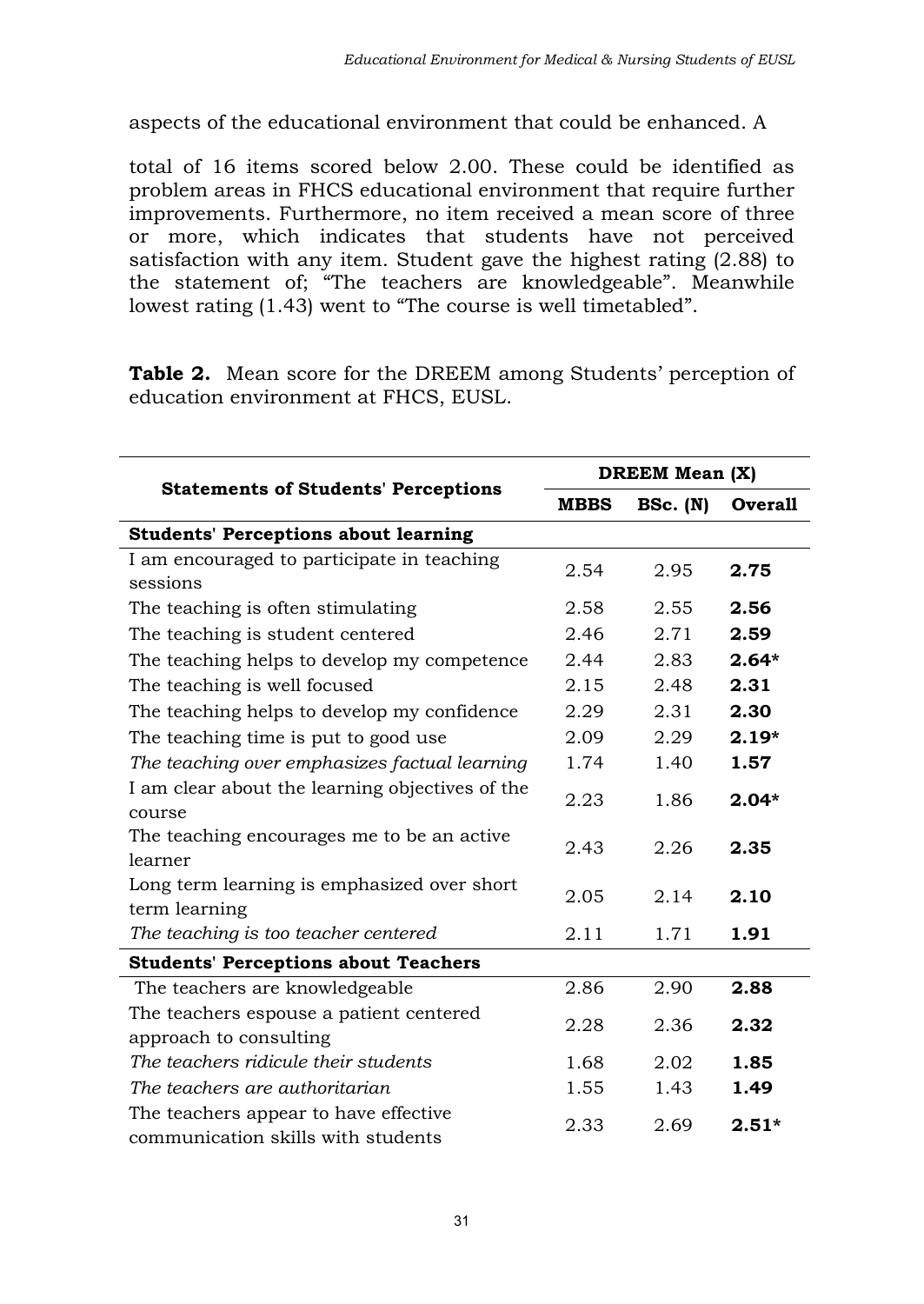| The teachers are good at providing feedback<br>to students                             | 2.17         | 2.19         | 2.18         |
|----------------------------------------------------------------------------------------|--------------|--------------|--------------|
| The teachers provide constructive criticism<br>here                                    | 1.75         | 2.07         | 1.91         |
| The teachers give clear examples                                                       | 2.33         | 2.50         | 2.42         |
| The teachers get angry in teaching sessions                                            | 2.06         | 1.74         | 1.90         |
| The teachers are well prepared for their                                               | 2.58         | 2.43         | 2.50         |
| teaching sessions                                                                      |              |              |              |
| The students irritate the course teachers                                              | 2.19         | 2.48         | 2.33         |
| <b>Students' Perceptions about Academic Self-Perception</b>                            |              |              |              |
| Learning strategies which worked for me                                                | 2.49         | 2.95         | $2.72*$      |
| before continue to work for me now                                                     |              |              |              |
| I am confident about passing this year                                                 | 2.69         | 2.71         | 2.70         |
| I feel I am being well prepared for my                                                 | 2.47         | 2.64         | 2.56         |
| profession                                                                             |              |              |              |
| Last year's work has been a good preparation<br>for this year's work                   | 2.29         | 2.60         | 2.44         |
| I am able to memorize all I need                                                       | 1.96         | 1.64         | 1.80         |
| I have learned a lot about empathy in my                                               |              |              |              |
| profession                                                                             | 2.39         | 2.69         | 2.54         |
| My problem solving skills are being well                                               | 2.18         | 2.67         | $2.43*$      |
|                                                                                        |              |              |              |
| developed here                                                                         |              |              |              |
| Much of what I have to learn seems relevant                                            |              |              |              |
| to a career in healthcare                                                              | 2.31         | 2.86         | $2.58*$      |
| <b>Students' Perceptions about Social Self Perceptions</b>                             |              |              |              |
| There is a good support system for students                                            | 1.62         | 1.69         | 1.66         |
| who get stressed                                                                       |              |              |              |
| I am too tired to enjoy this course                                                    | 2.06         | 2.36         | 2.21         |
| I am rarely bored on this course                                                       | 1.69         | 2.14         | 1.92         |
| I have good friends in this course                                                     | 2.73         | 2.88         | 2.80         |
| My social life is good                                                                 | 2.67         | 2.83         | 2.75         |
| I seldom feel lonely                                                                   | 1.93         | 2.10         | 2.01         |
| My accommodation is pleasant                                                           | 1.99         | 2.38         | 2.19         |
| <b>Students' Perceptions about Atmosphere</b>                                          |              |              |              |
| The atmosphere is relaxed during                                                       | 2.04         | 2.21         | 2.12         |
| consultation teaching                                                                  |              |              |              |
| The course is well timetabled                                                          | 1.40         | 1.45         | 1.43         |
| Cheating is a problem in this course                                                   | 1.98         | 2.19         | 2.09         |
| The atmosphere is relaxed during lectures<br>There are opportunities for me to develop | 1.68<br>2.20 | 1.83<br>2.26 | 1.75<br>2.23 |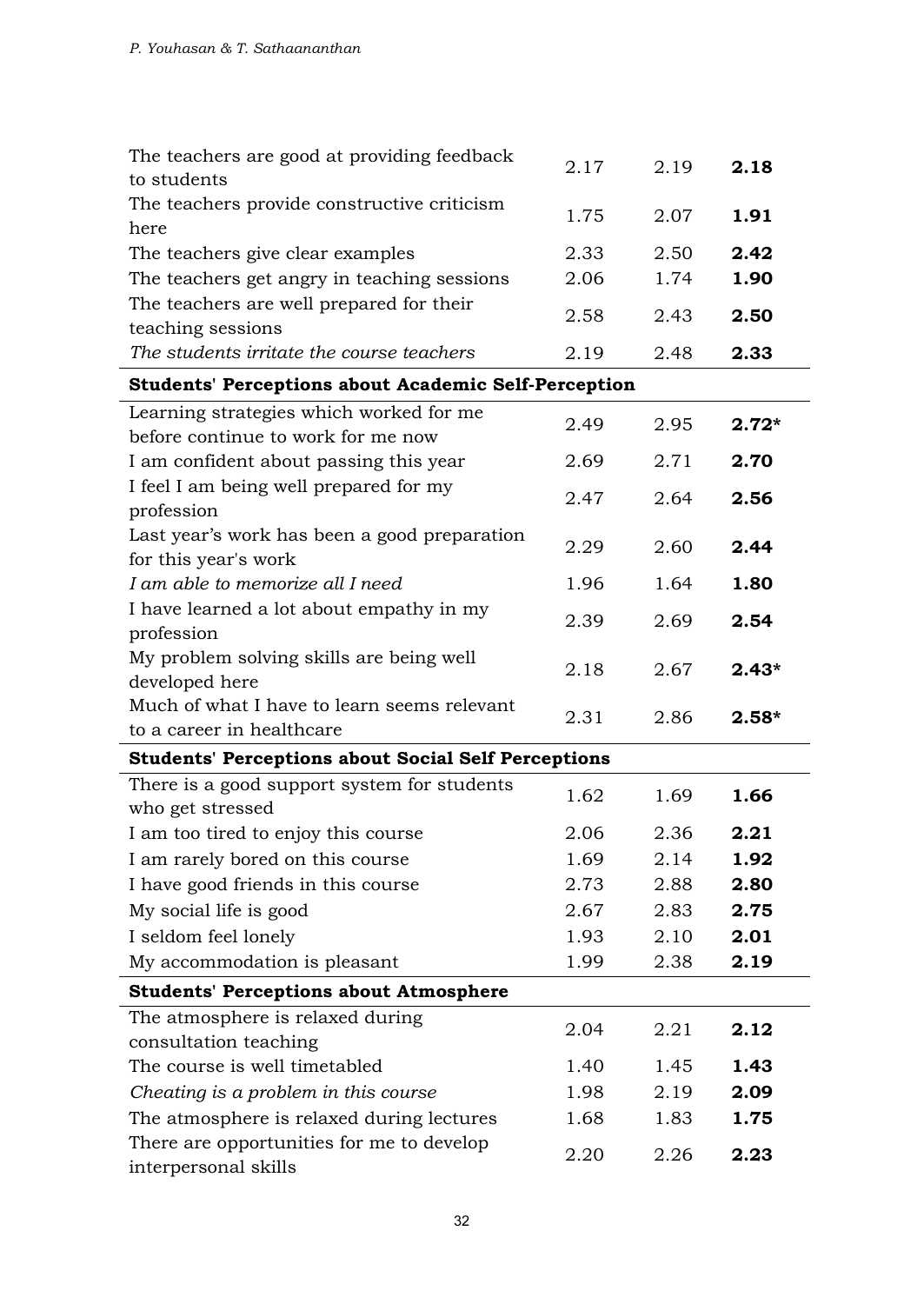| I feel comfortable in teaching sessions socially           | 2.19 | 2.29 | 2.24 |
|------------------------------------------------------------|------|------|------|
| The atmosphere is relaxed during<br>seminars/tutorials     | 1.86 | 1.83 | 1.85 |
| I find the experience disappointing                        | 2.25 | 2.21 | 2.23 |
| I am able to concentrate well                              | 2.16 | 2.26 | 2.21 |
| The enjoyment outweighs the stress of<br>studying medicine | 2.00 | 2.26 | 2.13 |
| The atmosphere motivates me as a learner                   | 1.94 | 1.83 | 1.89 |
| I feel able to ask the questions I want                    | 2.21 | 2.33 | 2.27 |

*the items in italics were negative questions,\** significant *p* value

# **Conclusions**

The present study revealed that, both groups of students perceived the learning environment at FHCS, EUSL was more positive than negative. Nevertheless, the study also revealed problematic areas of learning atmosphere. It is recommended that a suitable relaxed learning atmosphere at FHCS, EUSL must be established. A proper supportive system should be developed for the students who got stressed or bored on courses. Student centered learning must be determined in the faculty such as Problem Based Learning. Periodical feedback/programme must be initiated to develop students' attitude. Hence, faculty needs to identify the strategies to improve weaker and problematic areas which were identified in the study. Subsequent studies should be conducted in future to assess and/or monitor the results of the implemented strategies.

# **References**

- Abdulrahman, A. M. (2013). Perceptions of the educational environment of a new medical school, Saudi Arabia. *International journal of health sciences*, *7*(2), 150–9. Retrieved from http://www.pubmedcentral.nih.gov/articlerender.fcgi? artid=3883605&tool=pmcentrez&rendertype=abstract <https://doi.org/10.12816/0006039>
- Abraham, R., Ramnarayan, K., Vinod, P., &Torke, S. (2008). Students' perceptions of learning environment in an Indian medical school.*BMC Medical Education*, *8*, 20.doi:10.1186/1472-6920-8-20 <https://doi.org/10.1186/1472-6920-8-20>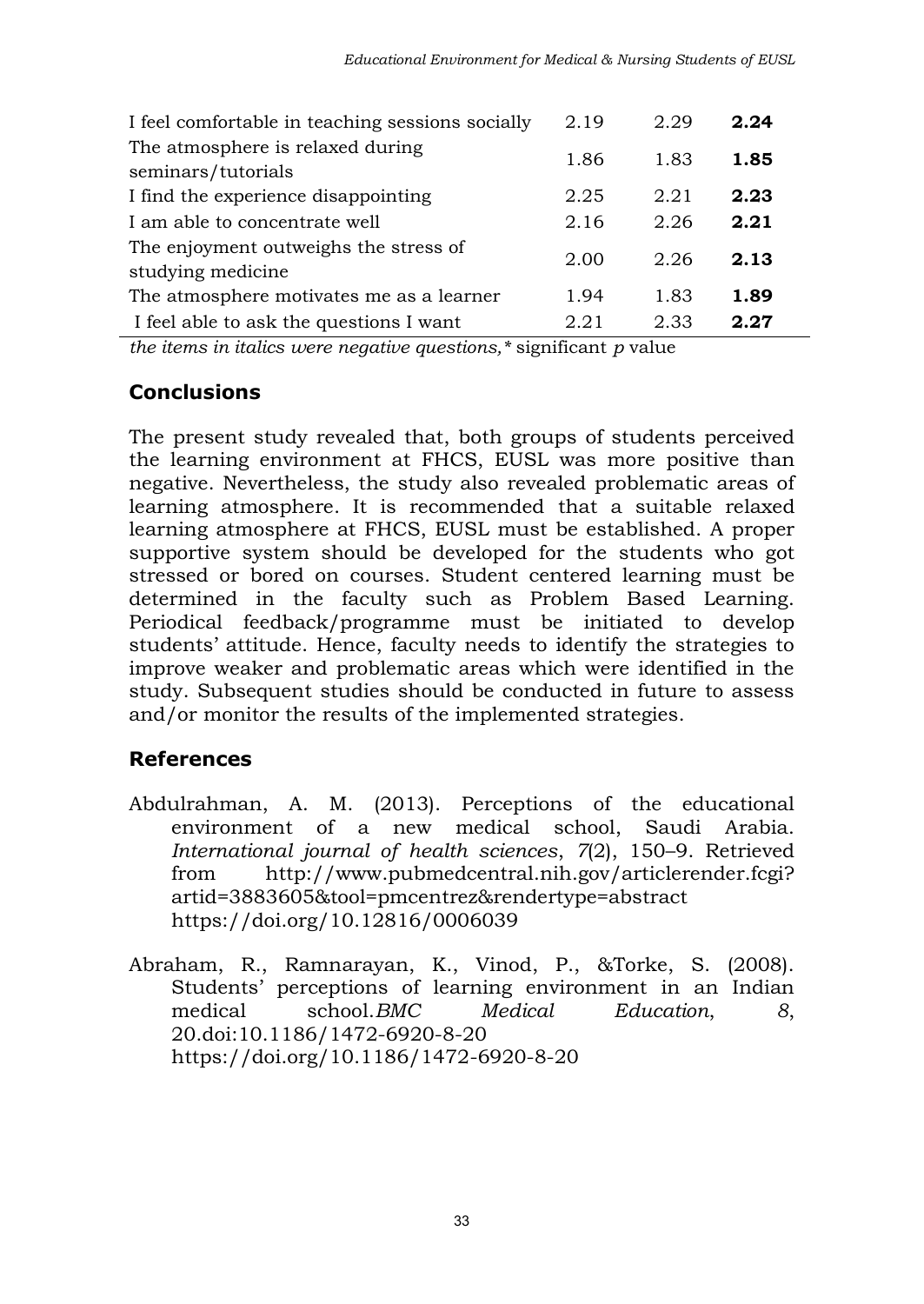Genn, J. M. (2001). Curriculum, environment, climate, quality and change in medical education - a unifying perspective (Part 2). *Medical Teacher*, *23*(5), 445–54. <https://doi.org/10.3109/01421590109177942> <https://doi.org/10.1080/01421590120075661>

- Hutchinson, L. (2003). ABC of learning and teaching: Educational environment. Bmj, 326(7393), 810–812. <https://doi.org/10.1136/bmj.326.7393.810>
- Jiffry, M., McAleer, S., Fernando, S., & Marasinghe, R. (2005). Using the DREEM questionnaire to gather baseline information on an evolving medical school in Sri Lanka. *Medical Teacher*, *27*(4), 348-352. <https://doi.org/10.1080/01421590500151005>
- Khan, J. S., Tabasum, S., Yousafzai, U. K., & Mukhtar, O. (2011). Measuring the Medical Education Environment in Undergraduate Medical Colleges Across Punjab , Pakistan, 27, 14–18.
- Lokuhetty, M. D., Wamakulasuriya, S. P., Perera, R. I., De Silva, H. T., & Wijesinghe, H. D. (2010). Students' perception of the educational environment in a Medical Faculty with an innovative curriculum in Sri Lanka. *South-East Asian Journal of Medical Education*, *4*(1), 9–16. Retrieved from http://thailand.digitaljournals.org/index.php/SEAJME/article/ view/4682
- Manjula, H., & Chandana, N. G., (2012). Evaluation of educational environment of Nursing Undergraduates. Galle Medical journal, 17(2), 19–25.
- Palmgren, P. J., & Chandratilake, M. (2011). Perception of Educational Environment Among, 25(2), 151–163.
- Roff, S., McAleer, S., Harden, R. M., Al-Qahtani, M., Ahmed, A. U., Deza, H., & Groenen, G., (1997). Development and validation of the Dundee Ready Education Environment Measure (DREEM). *Medical Teacher*, *19*(4), 295–299. <https://doi.org/10.3109/01421599709034208>
- Roff, S., & McAleer, S. (2001). What is educational climate? *Medical Teacher*, *23*(4), 333–334. <https://doi.org/10.1080/01421590120063312>